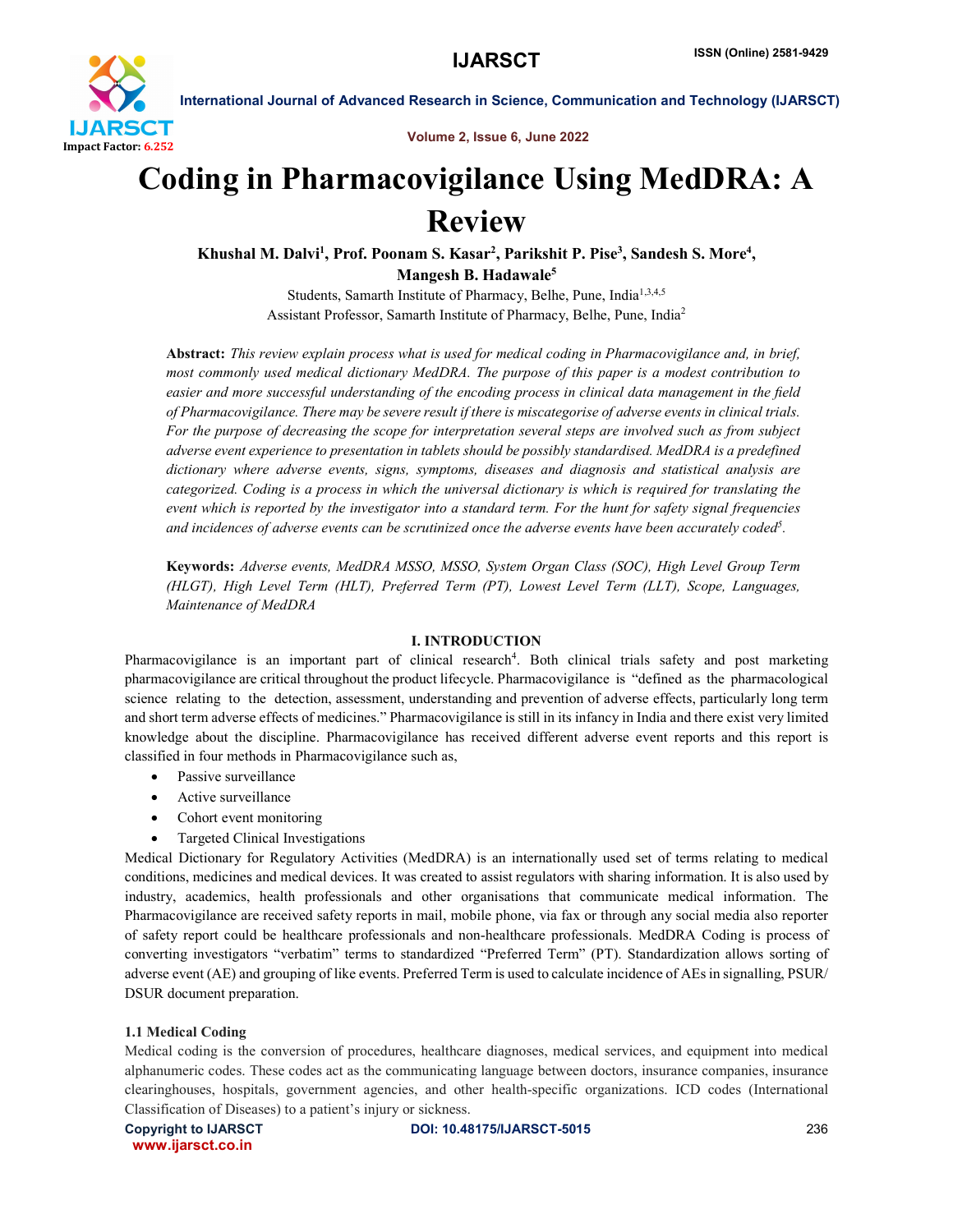

### Volume 2, Issue 6, June 2022

Hence medical coding is required by using standardize medical dictionaries. Data listed above like AEs, SAEs, MH , CM and any other category generally are coded. However coding AEs, SAEs and CM is mandate in any given clinical trial. There are five standardized medical coding dictionaries in the market;

- COSTART: The Coding Symbols for a Thesaurus of Adverse Reaction Terms (COSTART) was developed by the United States Food and Drug Administration (FDA) for the coding, filing and retrieving of postmarketing adverse reaction reports. COSTART provides a method to deal with the variation in vocabulary used by those who submit adverse event reports to the FDA. Use of this dictionary allowed for standardization of adverse reaction reporting towards the FDA in a consistent way.
- ICD9CM & ICD10CM: The International Classification of Diseases, Ninth Revision, Clinical Modification (ICD-9-CM) is based on the World Health Organization's Ninth Revision, International Classification of Diseases (ICD-9). ICD-9-CM is the official system of assigning codes to diagnoses and procedures associated with hospital utilization in the United States. The ICD-9 was used to code and classify mortality data from death certificates until 1999, when use of ICD-10 for mortality coding started.
- MedDRA: Medical Dictionary for Regulatory Activities (MedDRA®) is a medical coding dictionary developed by Maintenance and Support Services Organization (MSSO). MedDRA is supported by International Conference on Harmonization (ICH) on Technical Requirements for Registration of Pharmaceuticals for Human use. Prior to development of MedDRA, there was no internationally accepted medical terminology for biopharmaceutical regulatory purposes.
- WHO-ART: The WHO Adverse Reactions Terminology (WHOART) is a dictionary meant to serve as a basis for rational coding of adverse reaction terms. The system is maintained by the Uppsala Monitoring Centre (UMC), the World Health Organization Collaborating Centre for International Drug Monitoring. The system is no longer actively maintained.
- WHO-DDE: The Uppsala Monitoring Centre (UMC) WHO Drug Dictionary Enhanced. (WHO DDE) is the most comprehensive and actively used drug coding reference work in the world. The information it contains helps ensure that clinical trial data as well as safety data is accurately coded, analysed, interpreted and reported.
- MedDRA is widely used medical coding dictionaries used for coding medical terms generated in clinical trials. To maintain uniformity in reporting a term is next to impossible in any given clinical trial. However for a coder it is a challenging task to ensure that the term recorded/reported on data collection instrument (CRF/eCRF) is coded appropriately.

### II. MedDRA

MedDRA is a rich and highly specific standardised medical terminology developed by ICH to facilitate sharing of regulatory information internationally for medical products used by humans. It is used for registration, documentation and safety monitoring of medical products both before and after a product has been authorised for sale. Products covered by the scope of MedDRA include pharmaceuticals, vaccines and drug-device combination products. MedDRA is open to anyone who would like to use it, although on its initial implementation in 1999, most users were based in Europe, Japan and USA. Today, its growing use worldwide by regulatory authorities, global pharmaceutical companies, clinical research organisations and health care professionals, allows better global protection of patient health. In the entire regulatory process starting from premarketing to post-marketing and also for data entry, retrieval evaluation and presentation, the terminology is used. In extension, it is the classification of Adverse Events approved by International Council for Harmonisation of Technical Requirements for Registration of Pharmaceuticals for Human Use.3 It is updated biannually, once in March which is a complex release and other update is on September which is a simple release. MedDRA is used extensively including in United States, European Unions and Japan. Its use is presently authorized in European and Japan for the purpose of safety reporting. ICH MedDRA management board inspects the activities of MedDRA MSSO. The management board consists of six ICH parties, Medicines and Health Care Products Regulatory Agency (MHRA) of UK, Health Canada and WHO (as an observer). MedDRA is used for coding in medical terms generated during all phases of clinical trial, excluding animal toxicology, therapeutic indications which include signs, symptoms, diseases, diagnosis, or prophylaxis of disease, and modi-fication of functions, coding names and quantitative results of investigations, surgical procedures and medical/social/family history.

www.ijarsct.co.in

Copyright to IJARSCTDOI: 10.48175/IJARSCT-5015 **237**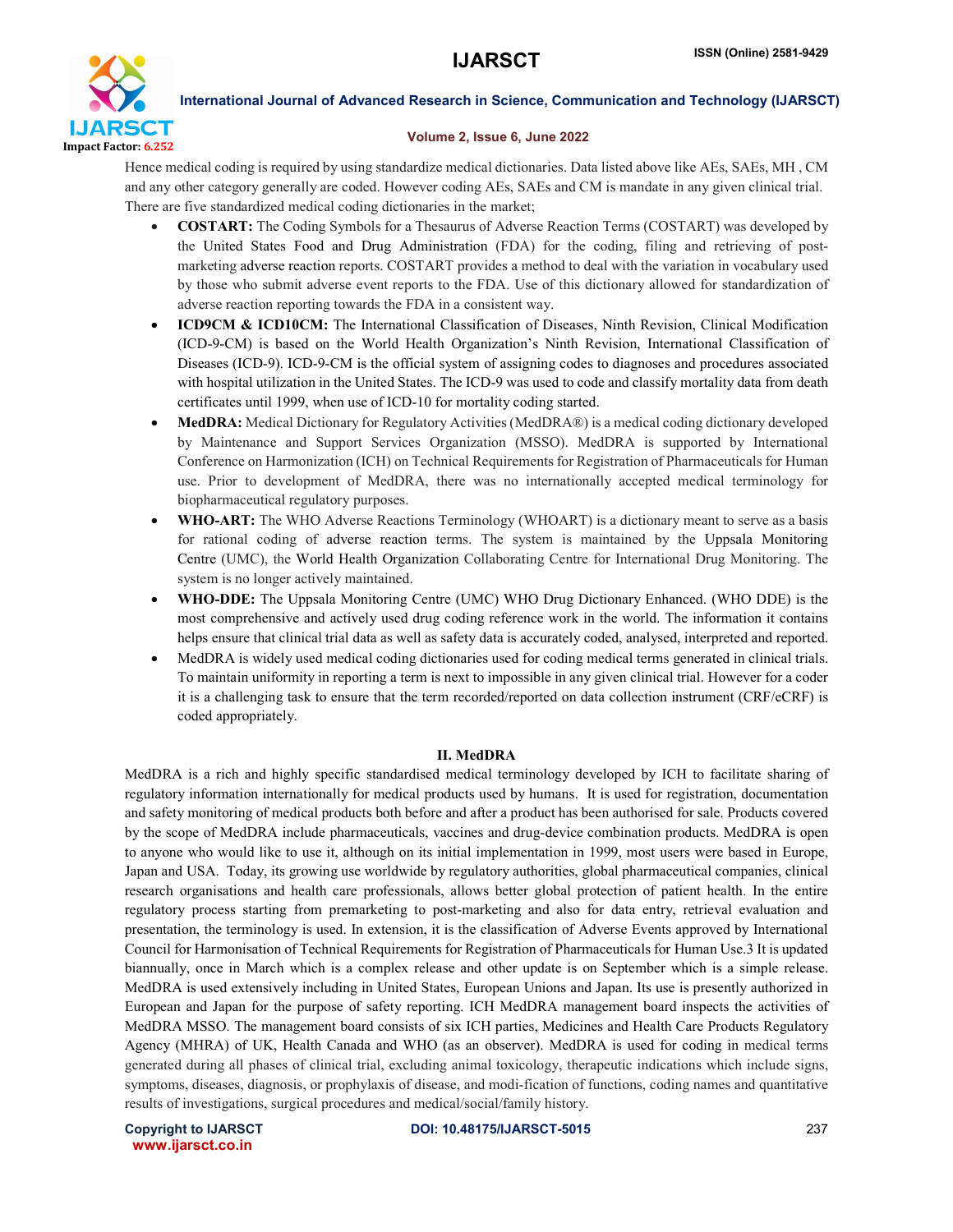

## Volume 2, Issue 6, June 2022

# 2.1 Purpose of MedDRA

- Facilitate the exchange of clinical information through standardization.
- Important tool for product evaluation, monitoring, communication, electronic records exchange, and oversight.
- Supports coding (data entry) and retrieval and analysis of clinical information about human medical products including pharmaceuticals, biologics, vaccines, and drug-device combination products.

# 2.2 Structure of MedDRA

The MedDRA dictionary contains 5 hierarchial levels of medical terms coding in (Fig.1)



Fig.1 Five level of medical terms coding

- 1. System Organ Class (SOC): It can be defined as the maximal level of the MedDRA terminology which is notable by anatomical or physiological system, aetiology or purpose. It contains 27 System organ class.
- 2. High Level Group Term: HLGT is a miraculous caption for one or several HLT's which is associated with anatomy, physiology, pathology, aetiology or function.
- 3. High Level Term (HLT): HLT is superior to PT level. It is connected to PT by anatomy and physiology, pathologically, causes and its functions. For instance, HLT Broncho spasms and obstruction and HLT Mediastinal disorders. Here, the terms used are not based on classification so, there is no specific uniformity all over the phraseology.
- 4. Preferred Term (PT): It is well defined for signs and symptoms, disorders, identifying the disease, drug indications, examinations, surgery or any medical process, also history of family, medical history or social history. PT must be distinct and self-defined to achieve global standard conditions.
- 5. Lowest Level Term (LLT): LLT contains the least term. It is connected solely to single preferred term. It is the base level of terminology which is associated to a single PT as a synonym, lexical variant or quasi-synonym.

# Common Problems Faced by Medical Coding Expert while Coding

- Illegible verbatim term
- Spelling errors
- Use of abbreviations
- Multiple signs and symptoms recorded as separate events which may lead to some diagnosis (for example: signs and symptoms recorded as running nose, cough and fe-very may lead to diagnosis of Pneumonia)
- Multiple medical concepts recorded together. To code we need to split the terms.
- Event is recorded without mentioning the site e.g. ulcer is recorded without additional information like moth ulcer, leg ulcer etc
- Multiple medical concepts recorded which had surgical procedure and reason for injury. However the reason or cause or site of injury is not clarified.
- A medication term reported however allergy due to the medication or outcome of the allergy is not specified<sup>7</sup>.

www.ijarsct.co.in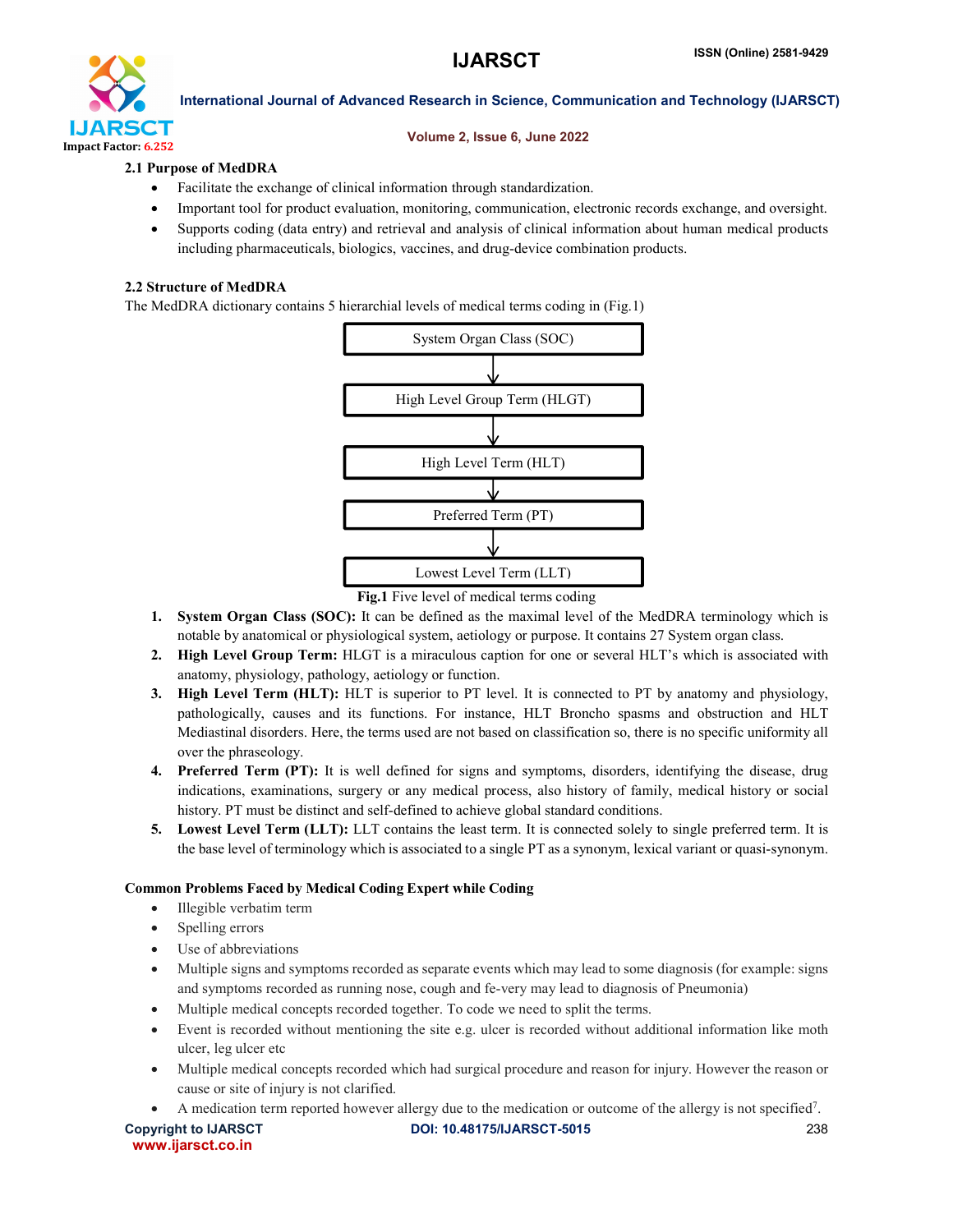

### Volume 2, Issue 6, June 2022

# 2.3 Languages of MedDRA

The users of MedDRA have found it to be such an important tool that, in addition to English, it has been translated into multiple languages. Multiple languages allow most users to operate in their native language which promotes accuracy and precision of assigning terms. This interoperability is very powerful and allows easy multinational sharing of data. Supporting documentation is maintained with each release of MedDRA for many of the languages.

- 1. English
- 2. Chinese
- 3. Czech
- 4. French
- 5. Dutch
- 6. Portuguese
- 7. German
- 8. Hungarian
- 9. Italian
- 10. Japanese
- 11. Spanish
- 12. Russian
- 13. Korean
- 14. Brazilian Portuguese

## 2.4 Maintenance of MedDRA

Maintenance and Support Services Organization (MSSO) governs MedDRA. The intellectual property rights of MedDRA are maintained by International Federation Pharmaceutical Manufacturers and Association (IFPMA) which is a trustee of International Conference on Harmonization (ICH) Steering Committee. As per the request2 of the subscriber, MedDRA is updated by MSSO

MSSO is the management board appointed by ICH steering committee.

- Maintain and upgrade MedDRA.
- Release Updated MedDRA versions twice a year (in March and September).
- MSSO activities are governed by ICH MedDRA Management Board.

# 2.5 ICH MedDRA Management Board

Six Parties: EU, EFPIA, FDA, MHLW, JPMA, PhRMA.

- Three Observers: WHO, EFTA, Canada European.
	- 1. Commission European union (EU)
	- 2. European Federation of Pharmaceutical Industries and Associations (EFPIA)
	- 3. US Food and drug Administration (FDA)
	- 4. Pharmaceutical Research and Manufactures of America (PhRMA)
	- 5. Ministry of Health, Labor and Welfare, Japan (MHLW)
	- 6. Japan Pharmaceutical Manufacturers Association (JPMA)

### III. CONCLUSION

In Pharmacovigilance, medical coding is required by using standardize medical dictionaries. MedDRA is a rich and highly specific standardised medical terminology developed by ICH to facilitate sharing of regulatory information internationally for medical products used by humans. It is used for registration, documentation and safety monitoring of medical products both before and after a product has been authorised for sale. This is a continually evolving area, and we are just beginning the process of standardization in the pharmacovigilance field. If true standardization of dictionaries and their mode of use are ever achieved, then it will greatly facilitate the sharing of safety data and should improve the effectiveness of the pharmacovigilance process.